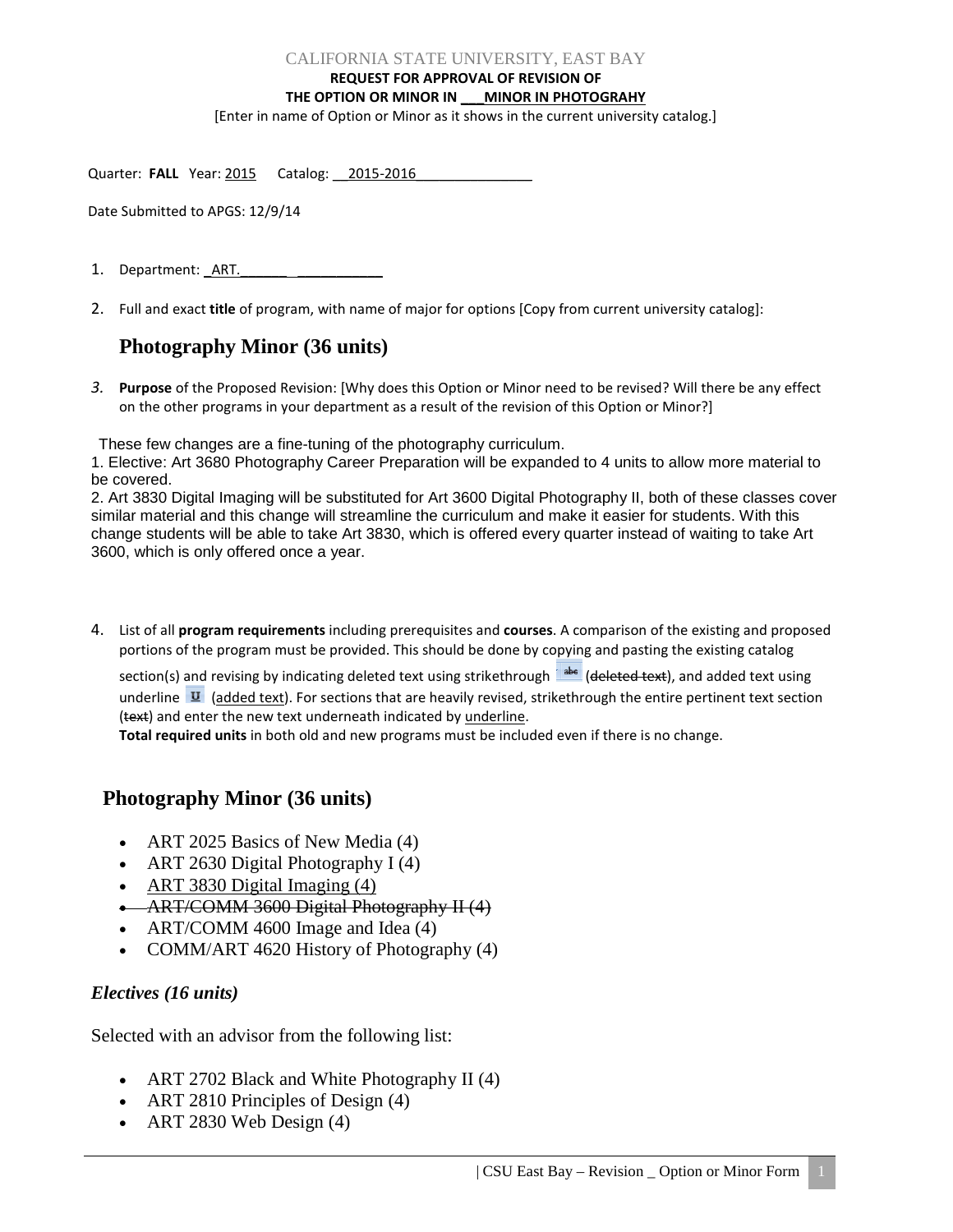- ART 3620 Alternative Processes in Photography (4)
- ART/COMM 3630 Digital Photography III (4)
- ART 3640 Special Topics in Photography (4)
- ART 3654 Landscape Photography (4)
- ART 3661 Advanced Portrait Photography (4)
- ART 4621 History of Photography Since 1960 (4)
- ART 4645 Creative Photography (4)
- ART 4745 Senior Project in Photography (4)
- ART 4900 Independent Study (1-4)
- ART/COMM 2701 Black and White Photography I (4)
- ART/COMM 3660 Portrait Photography (4)
- ART/COMM 3670 Introduction to Studio Lighting (4)
- ART/COMM 3671 Advanced Studio Lighting (4)
- ART/COMM 3680 Photo Career Preparation (2.4)
- COMM 3100 Television Production/Direction (4)
- COMM 3220 Media Workshop: Print (2)
- COMM 3340 Graphic Communication (4)
- COMM 3700 Digital Photography and Photo Essay (4)
- COMM/ART 3500 Photojournalism (4)

**Total Units** for Minor, or Major if modifying an Option old: 36 after modification: 36

5. **Effects**, if any, on the department's **Program Learning Outcomes**. [Will the revision of this option or minor result in any changes to your department's Program Learning Outcomes?]

Enhanced learning outcomes in the class ART 3680 PHOTOGRAPHY CAREER PREPARATION

6. List of **New Course**, **Course Modification,** and **Course Discontinuance Requests**, if any, submitted along with this proposal (Be sure to include all such course proposals and list in the following format, *"ABCD 1234, Introduction to Curriculum (4) – New*):

| Course Prefix | Course # | <b>Title</b> | Units | New/Modified/Discontinued |
|---------------|----------|--------------|-------|---------------------------|
|---------------|----------|--------------|-------|---------------------------|

 . . .

ART 3680 PHOTOGRAPHY CAREER PREPARATION 4 units MODIFIED

COMM 3680 PHOTOGRAPHY CAREER PREPARATION 4 units MODIFIED.

7. If modifying an option, is this major approved as a **"similar" degree under the STAR Act (SB 1440)**? Yes No If yes, explain how this modification will affect the "similar" degree agreement.

No